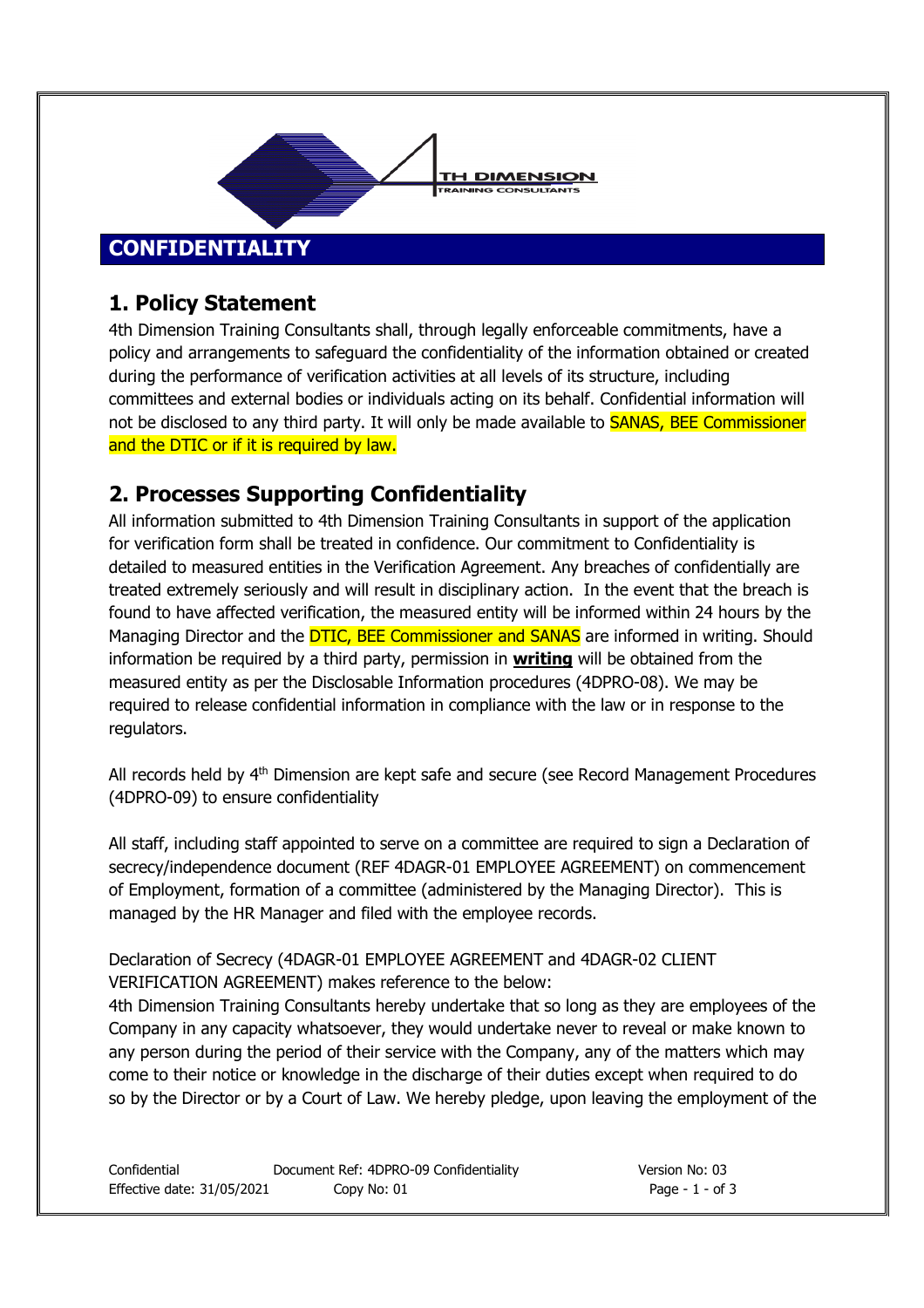

Company, not to use any confidential information about the Company or any party connected with it.

4th Dimension Training Consultants employees hereby agree to inform the Director if there is any relationship between themselves and the assignments.

We also undertake that while we are employees of the Company in any capacity whatsoever, we shall not accept any other remuneration employment or carry on any business, whether directly or indirectly, except with the Director's prior written approval.

## **3. IT policy**

4th Dimension Training Consultants provides the e-mail system and internet to assist all employees in the performance of their jobs and its use should be for official company business only.

Use of Web based external e-mail accounts, such as Hotmail, Yahoo etc., are not permitted by 4th Dimension Training Consultants. Permission for special purposes can be given by the Managing Director.

The creation or transmission both internally and externally, by any employee, of any offensive, obscene or indecent images, data or other material, or images, data or material not in line with the company's core values is prohibited. Examples of prohibited material include but are not limited to:

- Sexually explicit messages, images, cartoons, or jokes;
- Unwelcome propositions, requests for dates, or love letters;
- Profanity, obscenity, slander, or libel;
- Ethnic, religious, or racial slurs;
- Political beliefs or commentary;
- Terrorism, terrorist activities, inciting or condoning violence or vandalism.

Accessing, storing and distributing images, documents or e-mails or any other message that could cause offence to another person based on his or her sex, race, sexual orientation, age, national origin, disability, or religious or political beliefs, could amount to harassment and is prohibited.

No messages may be sent or received which concern illegal activities.

The system may not be used for personal financial gain or gambling. Commercially sensitive internal company e-mails and other confidential materials should not be forwarded to any destinations outside the company. The facility to automatically forward emails should not be used to forward messages to personal e-mail accounts.